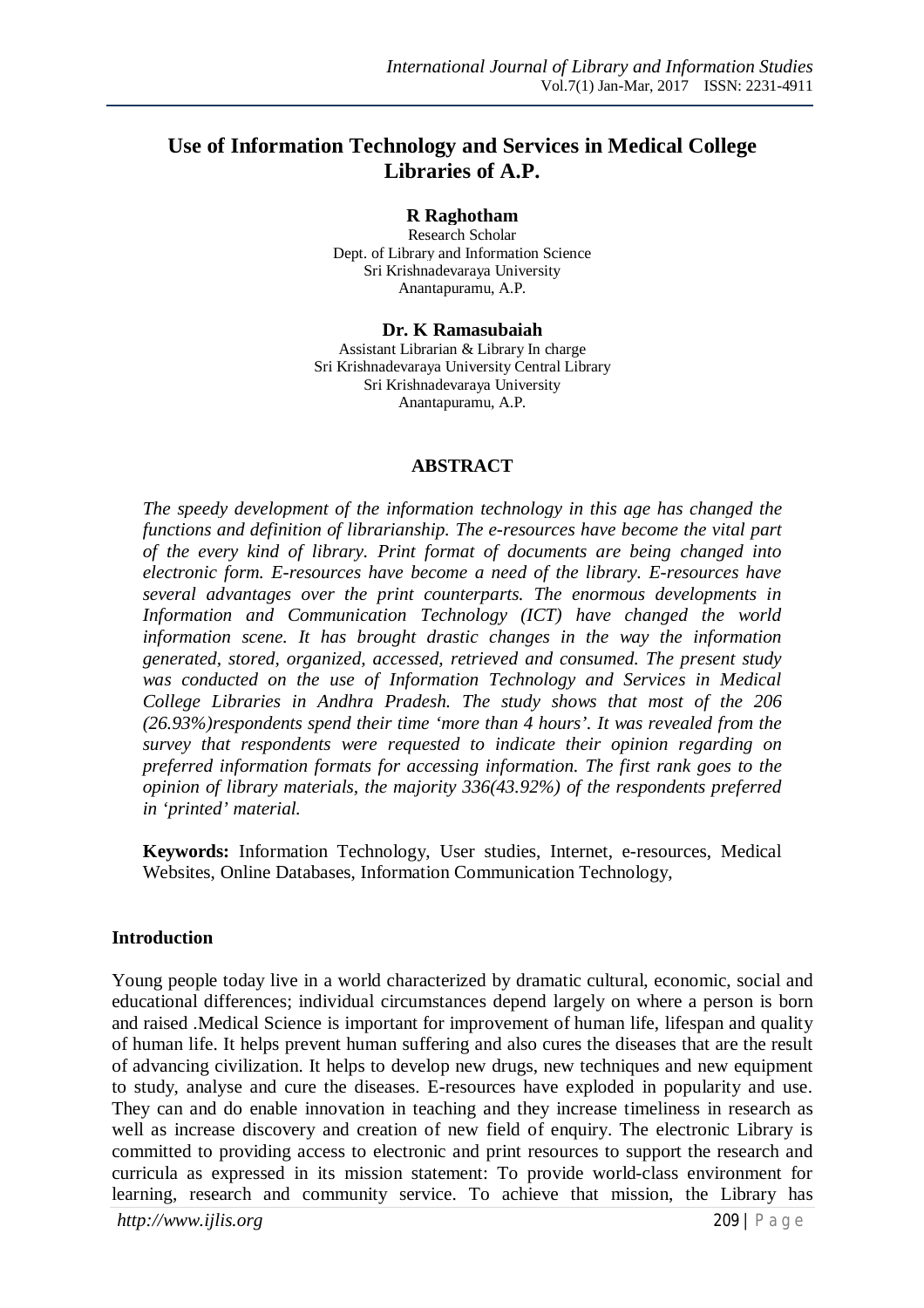effectively and consciously utilized IT applications leading to the rise of e- library within the entity of its conventional libraries. Thus, library users are no longer obliged to visit the library at regular open hours to meet all their information needs. They may search the library online catalogue; use a subject guide or database to access a citation from the Internet or access a full text article from Web-based journals; they may browse an electronic journal; email a reference question via the ask-a-librarian service or borrow an e-book all by remote access

## **ICT Based Library Services**

The libraries are also forced to adopt new technologies in the library to provide ICT based library services to satisfy the information requirements of the users. The following are a few of the merits of ICT based library services:

- Access to information sources
- Convenient access
- Digital Library Service
- E-Learning Service, and
- Electronic Document Delivery
- Information literacy
- Institutional Repository Service.
- Integration in access to information
- Methods of using information
- Quality of information and knowledge
- Speed in access
- Web-based Online Public Access Catalogues

## **Review of Literature**

**Baikadi (2010)** has conducted a study on "Faculty and students satisfaction with the web resources available at the Medical College Libraries in coastal Karnataka". Questionnaire method was adopted by distributing 696 questionnaires and received only 472 filled in usable questionnaires with a response rate of 67.82%. The study revealed that majority of the faculty members and post graduate students expressed their satisfaction towards various web resources available at their libraries. It was also noted that a vast majority of the respondents were fully satisfied with PubMed/Medline bibliographic database service provided by the libraries. Majority of the respondents were also satisfied with the accessibility of online journals of various publishers, open access resources/databases and full text online databases such as ScienceDirect, MD consult and OvidSP at their libraries. The study suggested that training, guiding, creating an awareness on the web are long-standing alarming problems in the libraries. The study suggested that librarians should stress the need for compulsory user education programme at different levels of medical education system for promoting the proper utilization of web resources.

**Farahil and Gandhi (2011)** investigated and compared the current state of IT in medical libraries in Karnataka, India and Iran. It was found that the libraries in both countries have ICT facilities like hardware, software and communication facilities. However, only few medical libraries in both countries are fully automated the library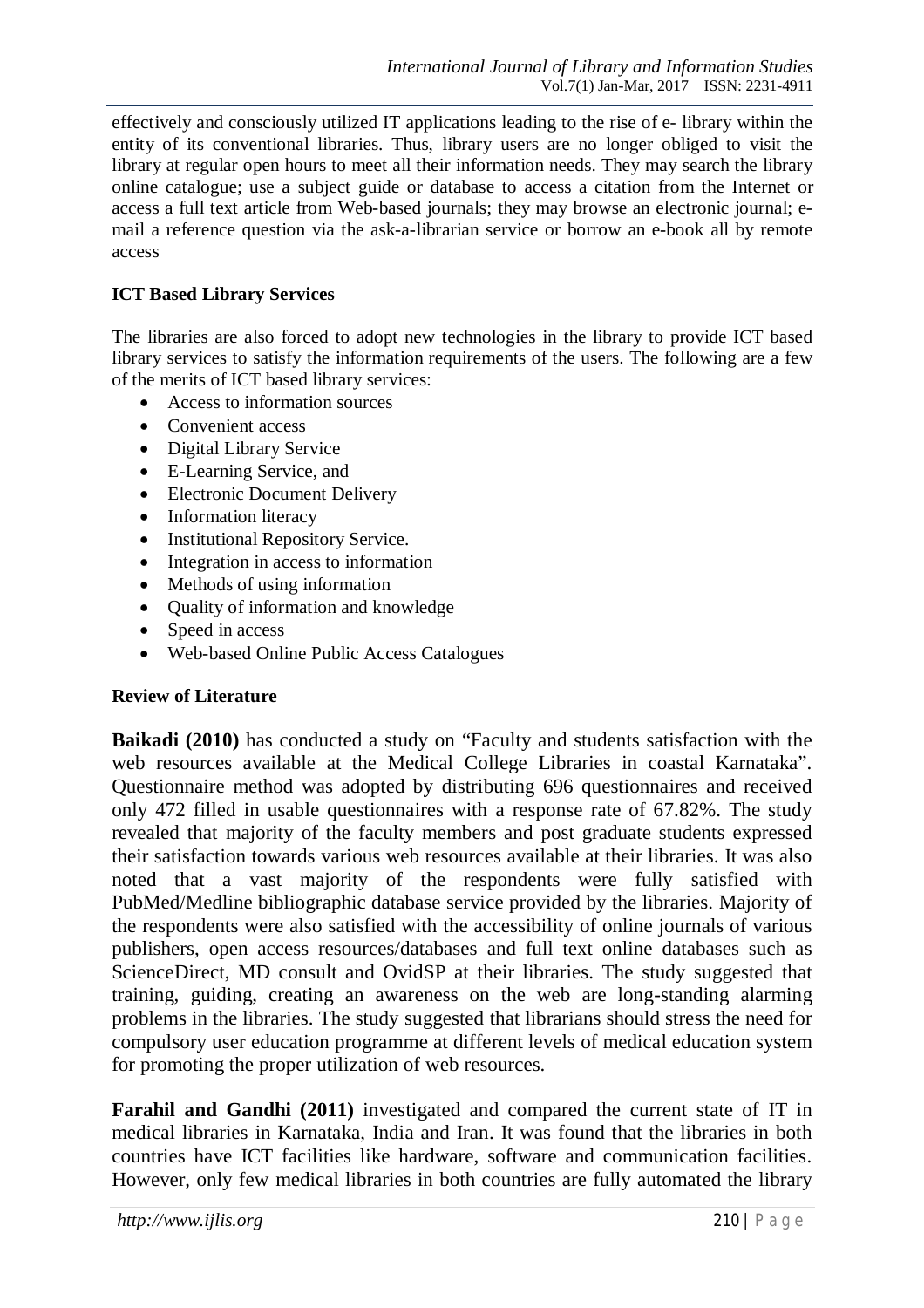operations. The librarians in Iran are faced a number of problems including lack of institutional support, funds, trained and skilled professionals, and absence of planning and training courses in the implementation of ICT whereas the Indian medical librarians are not found any of the major problems faced by Iran librarians in implementing of ICT in the libraries.

**Dhanavandan, Esmail and Nagarajan (2012)** examined the "Access and awareness of ICT resources and services in medical college libraries in Puducherry". The result revealed that majority of the respondents (87.33%) used electronic resources for research/study, followed by communication (54.66%), to find relevant information (34.66%) and career development (20.66%). Further, it is indicated that 50% of the respondents acquired skills from external course, learned guidance (48%) and trial and error (16%).Majority of the respondents are informed of the constraints like too much of information retrieved (73.33%), and limited access to computer terminals (66.66%).

## **Objectives of the Study**

- To study the respondents' frequency of utilizing medical information
- To analyze the respondents' extent of access to web-resources
- To examine the respondents' purpose of gathering web-resources
- To study the respondents' satisfaction and problems in utilizing the web-resources

#### **Scope of the Study**

The scope of the study confines to only Medical Sciences College Libraries that fall within the limits of Rayalaseema districts of Andhra Pradesh State only. Dental and Ayurveda, and Unani College Libraries are exempted from the study. Andhra Pradesh is further, it confines to the selected Medical College Libraries that are as follows: The study deals with only Use of Information Technology and Services in Medical College Libraries of Andhra Pradesh.

## **Methodology**

Information technology (IT) is the application of computers to store, study, retrieve, transmit and manipulate data, or information, often in the context of a business or other enterprise. IT is considered a subset of information and communications technology (ICT).The questionnaire intended for the librarians was distributed to 9 librarians, to determine the present condition of their libraries. It consists of questions on physical facilities library services, library automation, and networking. The second questionnaire to medical students and faculty was distributed to UG and PG students of medical colleges to obtain their views on the library facilities and services. A total of 1000 questionnaire was distributed and 765 replied for the questionnaire, finally, a total number of 765 users at the rate of 76.5% users from each of the 9 Medical College Libraries were selected for the study.

## **List of Medical Colleges under the study**

- 1. Fathima Institute of Medical Sciences, Kadapa
- 2. Government Medical College, Anantapuram
- 3. Kurnool Medical College, Kurnool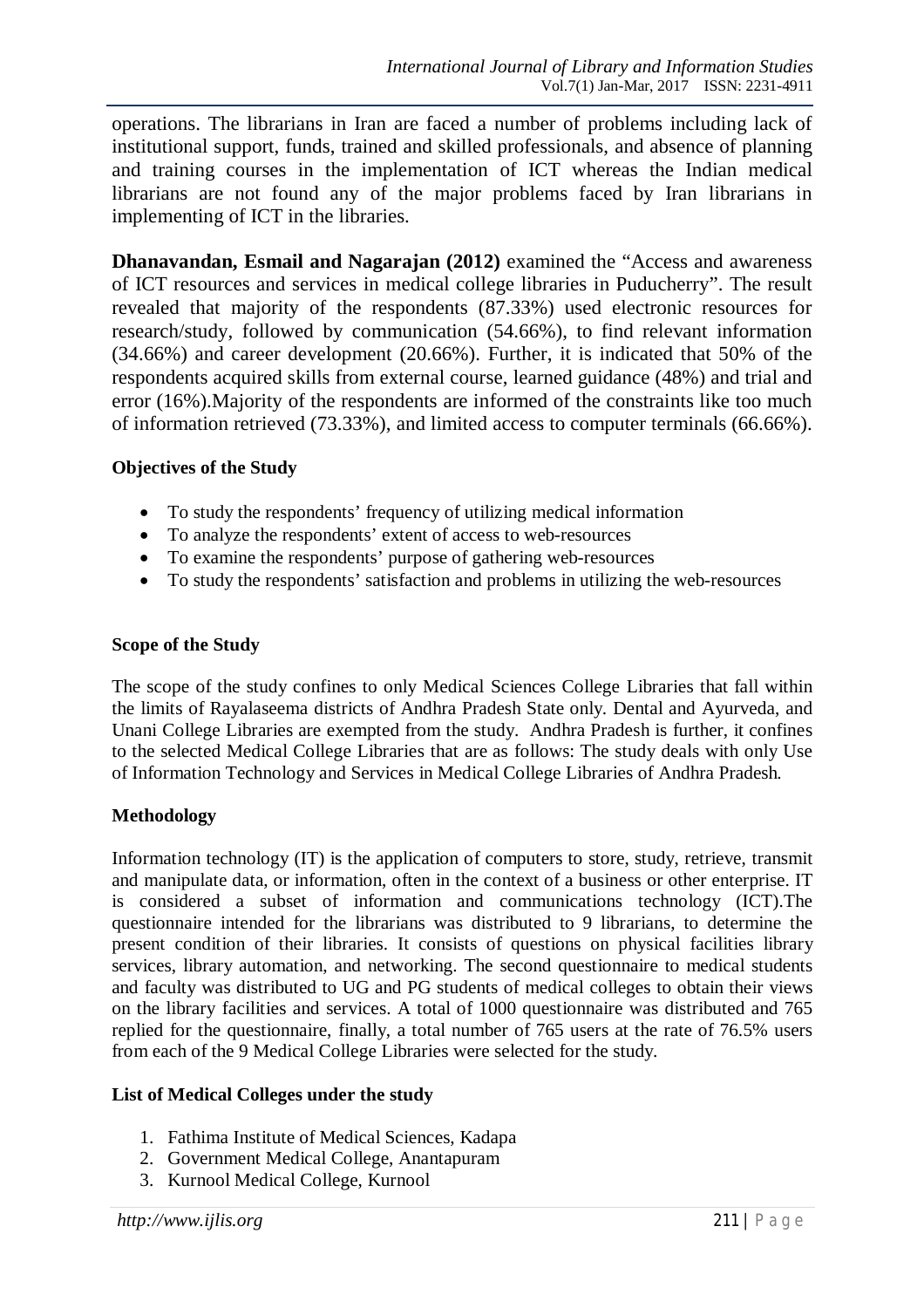- 4. P E S Institute Of Medical Sciences and Research, Kuppam
- 5. Rajiv Gandhi Institute of Medical Sciences, Kadapa
- 6. S V Medical College, Tirupati, Tirupati
- 7. Santhiram Medical College, Nandyal
- 8. SVIMS Sri Padmavathi Medical College for Women, Tirupati
- 9. Viswabharathi Medical College, Kurnool

#### **Data Analysis**

The data collected from the respondents of 9 selected medical college libraries of Andhra radesh is presented, analysed and interpreted in the following sections.

#### **Gender-wise distribution of the respondents**

The gender-wise distribution of the respondents is presented in the below Table: 5.1, which shows that the male respondents are dominating with 76.47 % of total respondents and 23.53% of female respondents in sample data of Medical colleges.

|              | <b>Gender   No. of Respondents</b> | $\frac{6}{9}$ |
|--------------|------------------------------------|---------------|
| Male         | 585                                | 76.47         |
| Female       | 180                                | 23.53         |
| <b>Total</b> | 765                                |               |

### **Table: 1 Gender-wise distribution of the respondents**

#### **Age-wise distribution of the respondents**

The age-wise distribution of the respondents is presented in the below Table: 5.2It is observed from the table that the Age wise distribution is also almost proportionate. The above Table shows that 452 (55.56%) of the respondents belong to age group between 21-25 years followed by 132 (17.25%) belongs to 26-30 years of age group, 96 (12.55%) belongs to 31- 35 years of age group, and followed by 70 (9.15%) of the respondents belong to the age groups of 36-40 years. Above 41 years of the age group respondents constitute 42(5.49%)

| <b>Age Group</b> | <b>No. of Respondents</b> | $\frac{6}{10}$ |
|------------------|---------------------------|----------------|
| 21-25 Years      | 425                       | 55.56          |
| 26-30 Years      | 132                       | 17.25          |
| 31-35 Years      | 96                        | 12.55          |
| 36-40 Years      | 70                        | 9.15           |
| Above 41 years   | 42.                       | 5.49           |
| <b>Total</b>     | 765                       | 100            |

**Table: 2 Age-wise distribution of the respondents**

#### **Frequency of visits to library**

The Table: 2 indicates the frequency of visiting to the library by the respondents. It explains that around 352 (46.01%) of the users visit the library ' daily' and 229(29.93% '2-3 times in a week' following 102( 13.33%) of the users visit 'once a week', 48(6.27%) of the users visit the library '2-3 times a month' and 34(4.44%) of the user visit library 'once in a month'. This shows that most of the users are visiting the library on a daily basis. However, 34 (about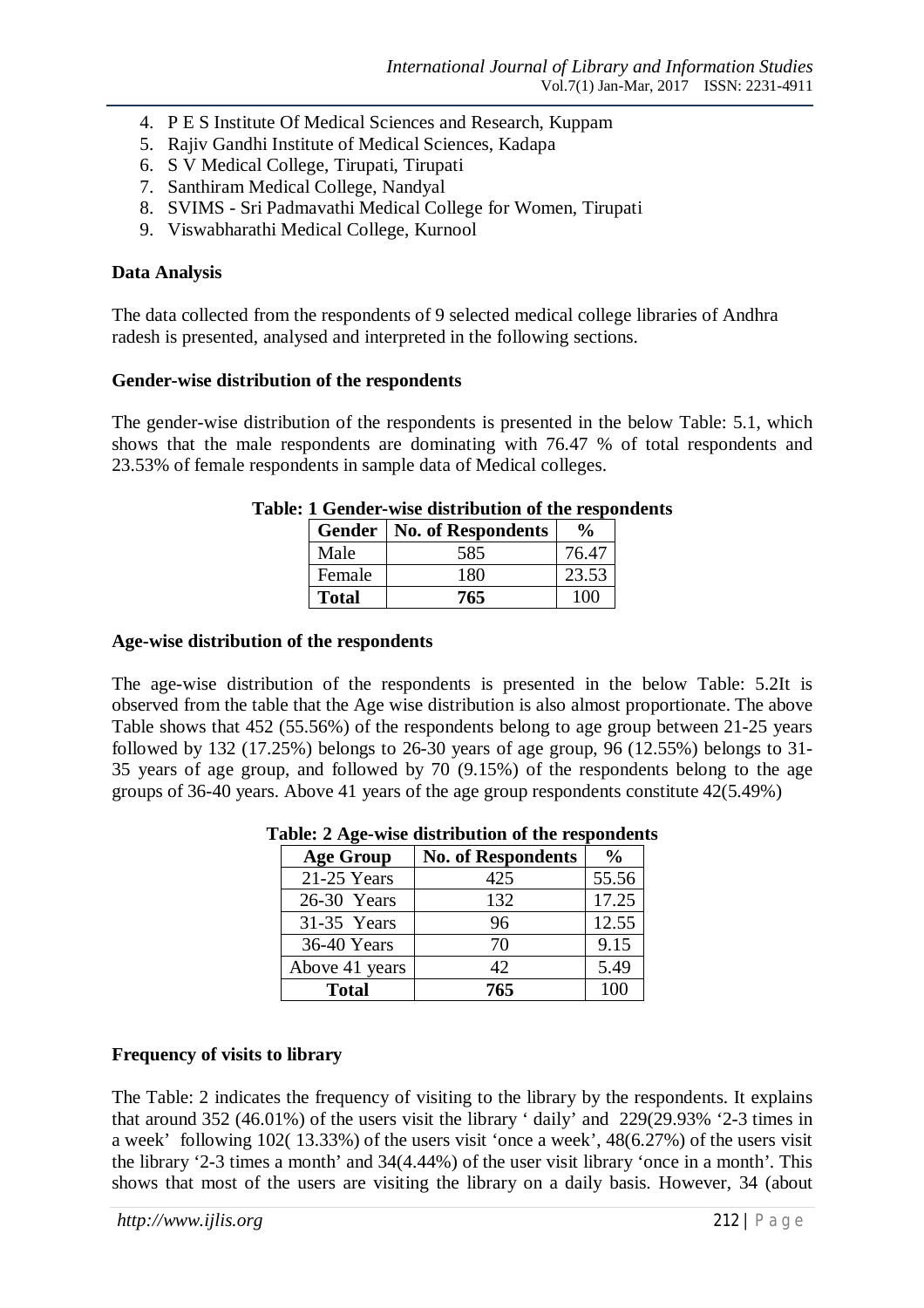| Tuble of Trequency of Theory to Horter |                    |       |
|----------------------------------------|--------------------|-------|
| Frequency                              | No. of Respondents |       |
| Daily                                  | 352                | 46.01 |
| 2-3 times a week                       | 229                | 29.93 |
| Once a week                            | 102                | 13.33 |
| 2-3 times a month                      | 48                 | 6.27  |
| Once a month                           | 34                 | 4.44  |
| Total                                  | 765                | 100   |

4.44%) of the respondents informed that they visit the library 'once in a month'. **Table 3. Frequency of visits to library**

#### **Purpose of Visiting to the Library**

Table 3 indicates that the purpose of visiting a library is concerned though 562 (26.52%) of the respondents have exclusively indicated that they visit library 'study' purpose, following 390(18.40%) respondents visit for 'refer journals', 380(17.93%) respondents visit for 'research work', 205(9.67%) respondents visit for 'access the web resources', 200(9.44%) respondents with little variance visit their library for 'other purpose', 150(7.08%) respondents visit library for 'refer books', 126(5.95%) respondents visit for 'browsing internet' and very fewer 106( (5%) respondents say that they visit library for 'e-mail/chat' purpose. The percentage of response amounts to 26.52%. Thus, majority of the respondents say that they visit library 'study' purpose.

| <b>Purpose</b>           | <b>No. of Respondents</b> | $\frac{6}{9}$ |
|--------------------------|---------------------------|---------------|
| Study                    | 562                       | 26.52         |
| Research work            | 380                       | 17.93         |
| Refer books              | 150                       | 7.08          |
| Refer journals           | 390                       | 18.40         |
| Access the web resources | 205                       | 9.67          |
| <b>Browsing Internet</b> | 126                       | 5.95          |
| e-Mail/Chat              | 106                       | 5.00          |
| other purpose            | 200                       | 9.44          |
| <b>Total</b>             | 2119                      | 100           |

**Table 4 Purpose of visiting to the library**

#### **Response on Use of Web Resources**

As the users, namely Students, Faculty, and other members of the medical research institutions mainly depend on web-resources to keep themselves updating the knowledge. Hence, From the above Table: 5 shows that highest number of the respondents i.e: 96.21% are using the Web Resources and remaining few 3.79% of the respondents are not using web resources.

|              | <b>Response</b>   No. of Respondents | $\frac{6}{9}$ |
|--------------|--------------------------------------|---------------|
| Yes          | 736                                  | 96.21         |
| Nο           | 29                                   | 3.79          |
| <b>Total</b> | 765                                  | 100           |

#### **Table 5 Response on Use of Web Resources**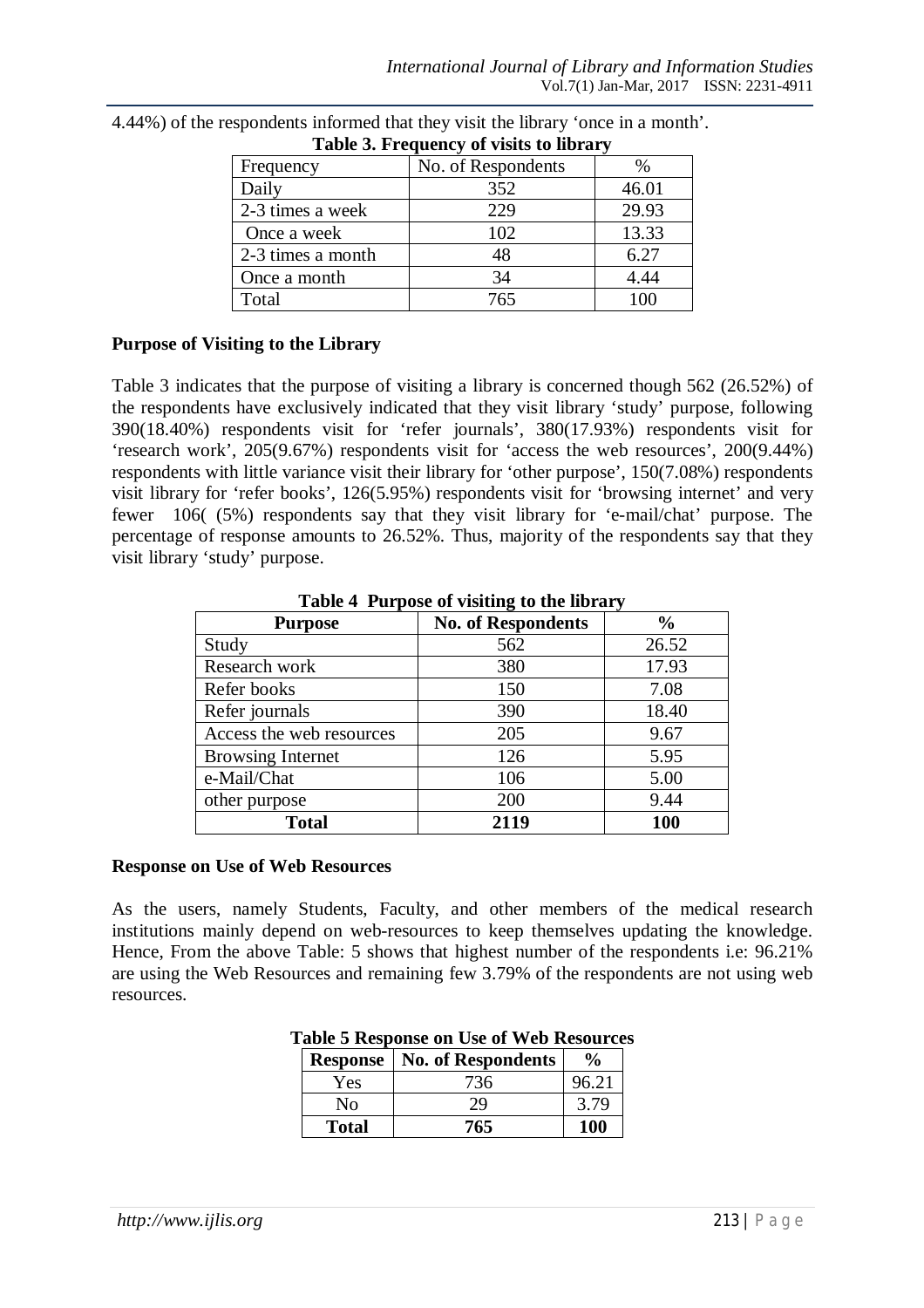#### **Place where from Web resources are accessed**

It can be observed from the Table: 6 that a majority of 289 (37.78%) of respondents are accessing web resources from their 'libraries' and 175 (22.88%) from their 'homes' 150(19.61%) respondents are accessing the web resources from 'department', 102 (13.3%) respondents are accessing the web resources from their ' hostels' and few 49(6.41%) of them accessing the 'Elsewhere' like internet cafes etc. It can be noted that majority of 289 (37.78%) respondents are accessing web resources from their 'libraries'.

| <b>Access Place</b> | <b>No. of Respondents</b> | $\frac{6}{10}$ |
|---------------------|---------------------------|----------------|
| Home                | 175                       | 22.88          |
| Department          | 150                       | 19.61          |
| Library             | 289                       | 37.78          |
| Hostel              | 102                       | 13.33          |
| Elsewhere           | 49                        | 6.41           |
| <b>Total</b>        | 765                       | <b>100</b>     |

**Table 6 Place where from Web resources are accessed**

#### **Purpose of using Web resources**

As per purpose of use of web resources is concerned though 197 (25.75%) of the respondents have exclusively indicated that they web resources for 'clinical practice; as shown in below Table 7. However, there are 160(20.92%) respondents who indicated that besides 'Support teaching activities', 156(20.39%) respondents indicated that they use web resources for 'study' purpose , 146(19.08%) respondents say that they use web resources for 'writing paper' purpose, 97 (12.29%) respondents use for 'Preparing for lectures' and the least 12(1.57%) of the respondents indicated that they use web resources for 'other' purpose.

|                             | No. of             |               |
|-----------------------------|--------------------|---------------|
| <b>Purpose</b>              | <b>Respondents</b> | $\frac{0}{0}$ |
| Support teaching activities | 160                | 20.92         |
| Clinical practice           | 197                | 25.75         |
| <b>Studies</b>              | 156                | 20.39         |
| Writing papers              | 146                | 19.08         |
| Preparing for lectures      | 94                 | 12.29         |
| Others                      | 12                 | 1.57          |
| <b>Total</b>                | 765                | 100           |

**Table 7 Purposeof using Web resources**

#### **Familiarity with Web Resources**

Familiarity with web resources by users which is shown in Table 8. 685(89.54%) of respondents indicated that they 'NTRMEDNET Consortium' 655(85.62%) respondents indicated 'e-journals', 650(84.97%) respondents indicated ''e-books', and apart from 'other' category the least 182(23.79%) of the respondents indicated 'ProQuest Medical Library'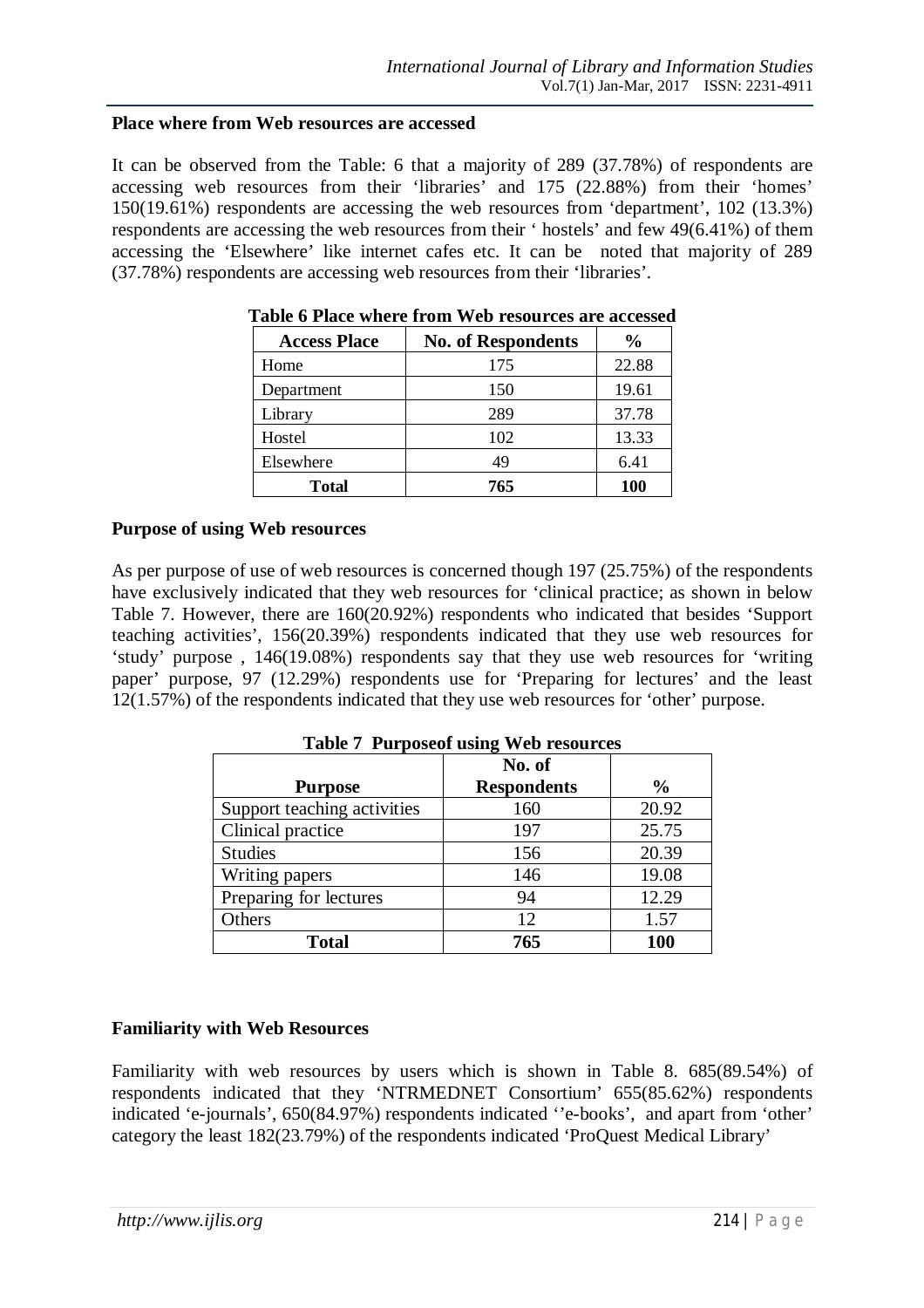| <b>Table 8 Familiarity with Web Resources</b> |                                          |                                        |               |
|-----------------------------------------------|------------------------------------------|----------------------------------------|---------------|
| S.No.                                         | <b>Web Resources</b>                     | <b>No. of Respondents</b><br>$(N=765)$ | $\frac{0}{0}$ |
| 1                                             | British Medical Journal (BMJ)            | 436                                    | 56.99         |
| $\overline{2}$                                | e-Books                                  | 650                                    | 84.97         |
| 3                                             | ebrary                                   | 389                                    | 50.85         |
| 4                                             | <b>EBSCO</b> Medical                     | 275                                    | 35.95         |
| 5                                             | e-Journals                               | 655                                    | 85.62         |
| 6                                             | Electronic Resources in Medicine (ERMED) | 240                                    | 31.37         |
| 7                                             | <b>Elsevier-</b> Clinical Learning       | 316                                    | 41.31         |
| 8                                             | Information Network (INFONET)            | 220                                    | 28.76         |
| 9                                             | <b>MD</b> Consult                        | 245                                    | 32.03         |
| 10                                            | <b>NTRMEDNET Consortium</b>              | 685                                    | 89.54         |
| 11                                            | Open access (free) resources             | 322                                    | 42.09         |
| 12                                            | <b>ProQuest Medical Library</b>          | 182                                    | 23.79         |
| 13                                            | PubMed/MEDLINE                           | 521                                    | 68.10         |
| 14                                            | <b>Science Direct</b>                    | 360                                    | 47.06         |
| 15                                            | Other                                    | 150                                    | 19.61         |

#### **Types of problems while accessing e-resources**

From the Table: 9 it can be observed that Poor Speed of internet /network connectivity is number one problem as the rate of response is 189 (24.71%) when responses under 156 (20.39%) that is 'Limited number of Computers' and 150(19.61%) respondents were there is a 'Power failure'.This is followed by Power failure as the response for this problem is 102 (13.33%) and 'Lack of trained library staff who can't help the users' that amount to 70 (9.15%) respondents were there is a 'Lack of knowledge of how to access e-resources', 60 (7.84%) respondents says it is a 'Lack of awareness of available resources ' and 38 (4.9%) respondents says it is 'other' kind problems.

| Table > Types of problems while accessing e-resources  |                           |               |
|--------------------------------------------------------|---------------------------|---------------|
| <b>Types of Problems</b>                               | <b>No. of Respondents</b> | $\frac{6}{6}$ |
| Lack of knowledge of how to access e-resources         | 70                        | 9.15          |
| Poor Speed of internet /network connectivity           | 189                       | 24.71         |
| Limited number of Computers                            | 156                       | 20.39         |
| Lack of awareness of available resources               | 60                        | 7.84          |
| Lack of trained library staff who can't help the users | 102                       | 13.33         |
| Power failure                                          | 150                       | 19.61         |
| Others                                                 | 38                        | 4.97          |
| <b>Total</b>                                           | 765                       | 100           |

**Table 9 Types of problems while accessing e-resources**

#### **Satisfaction on application of Information Technology**

Table: 10 shows the opinion on satisfaction on application of Information Technology in your library, 260 (33.99%) of the respondents expressed their opinion 'strongly agreed' that they are satisfied with Information technology, 194(25.36%) of the respondents expressed 'agree' with IT, 12(15.69%) of the respondents expressed 'uncertain' with IT, 99(12.94%) of the respondents expressed their opinion 'disagree' and 92(12.03%) of the respondent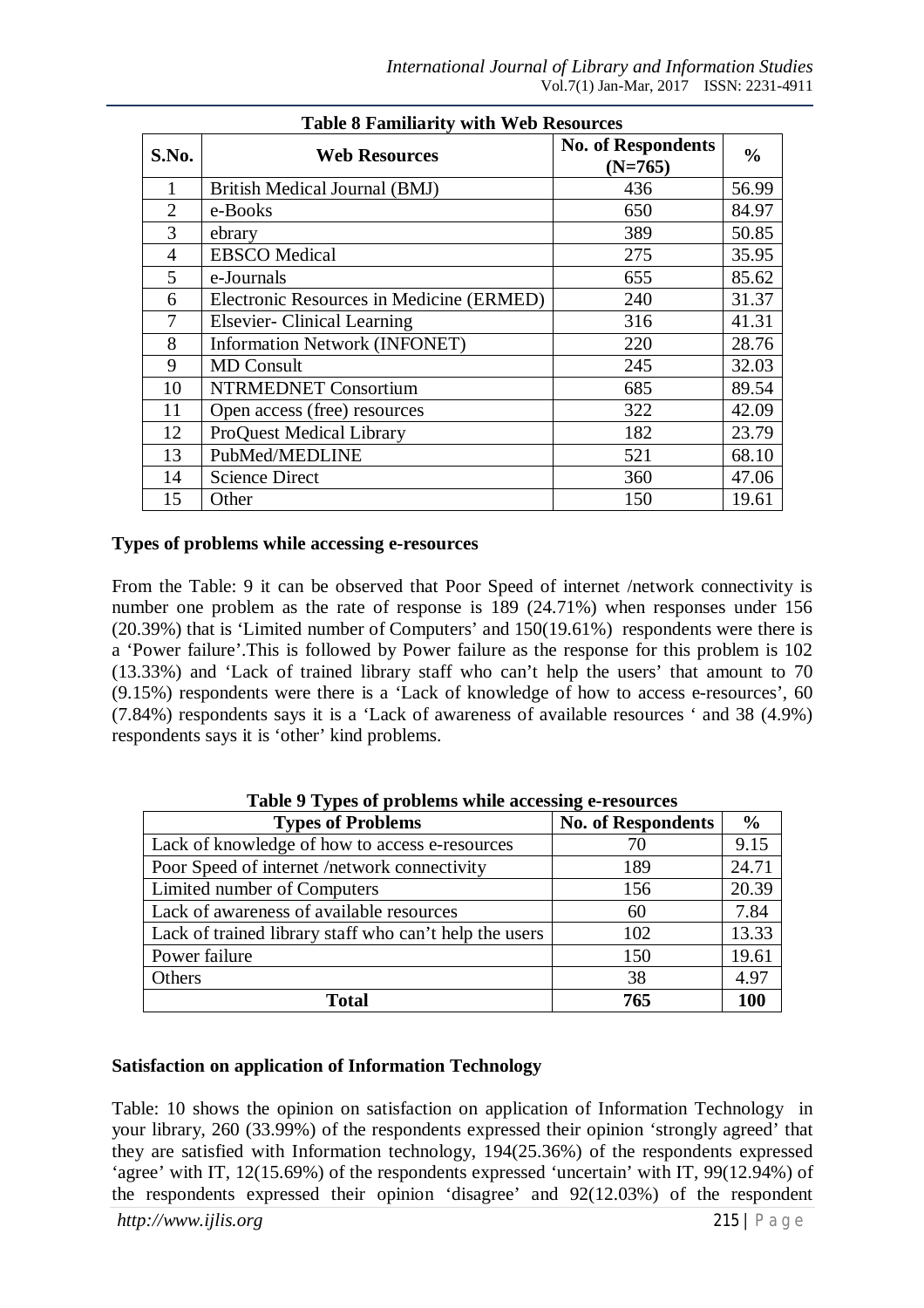expressed 'strongly disagree' with IT because that their libraries do not have adequate IT infrastructure. More over the majority 33.99% of the respondents expressed their opinion IT.

| <b>Rating</b>         | <b>No. of Respondents</b> | $\frac{0}{0}$ |
|-----------------------|---------------------------|---------------|
| <b>Strongly Agree</b> | 194                       | 25.36         |
| Agree                 | 260                       | 33.99         |
| Uncertain             | 120                       | 15.69         |
| Disagree              | 99                        | 12.94         |
| Strongly disagree     | 92                        | 12.03         |
| <b>Total</b>          | 765                       | 100           |

### **Table 10Satisfaction on application of Information Technology**

## **Findings:**

- It was found from study around 352 (46.01%) majority of the users visit the library 'daily'
- The majority 26.52%. of the respondents say that they visit library 'study' purpose.
- It was found that the highest number of the respondents i.e: 96.21% are using the Web Resources and remaining few 3.79% of the respondents are not using web resources
- It can be noted that majority of 289 (37.78%) respondents are accessing web resources from their 'libraries'.
- It was found the study that the purpose of use of web resources is concerned though 197 (25.75%) of the respondents have exclusively indicated that they web resources for 'clinical practice;
- Study reveals that familiarity with web resources by users which is highest percentage of 89.54% of respondents indicated that they 'NTRMEDNET Consortium' using.
- It was found from the survey that respondents pinion of poor speed of internet /network connectivity is number one problem as the rate of response is 189 (24.71
- It was found that the majority 33.99% of the respondents 'agree' with satisfactory level of Information Technology in their libraries.

## **Conclusion**

The emerging technologies have dynamically changed the way information is gathered, organized, accessed, stored and consumed. Study is focused on the an evaluation of web resources in medical college libraries of Andhra Pradesh. Nine Medical college Libraries were taken as a sample for the study. The study revealed that all the very few libraries covered under the study are fully computerized and other are not automated. However, many of them has said that updating oneself has high impact of e-resources. The findings of the study indicate a positive situation prevailing in the medical college libraries and the amounts spent by these libraries towards the development of e-resources and subscribing to access eresources online are justified. This indicates that there is a positive result in the functioning of the research and development organization in the country. Development of any nation depends on the qualitative and standard output of their medical colleges and the quality of the output in turn depends on the efficient and effective services of their medical college libraries. In the digital era usage of web resources will have a greater impact on the research output of the medical colleges in the Andhra Pradesh State.